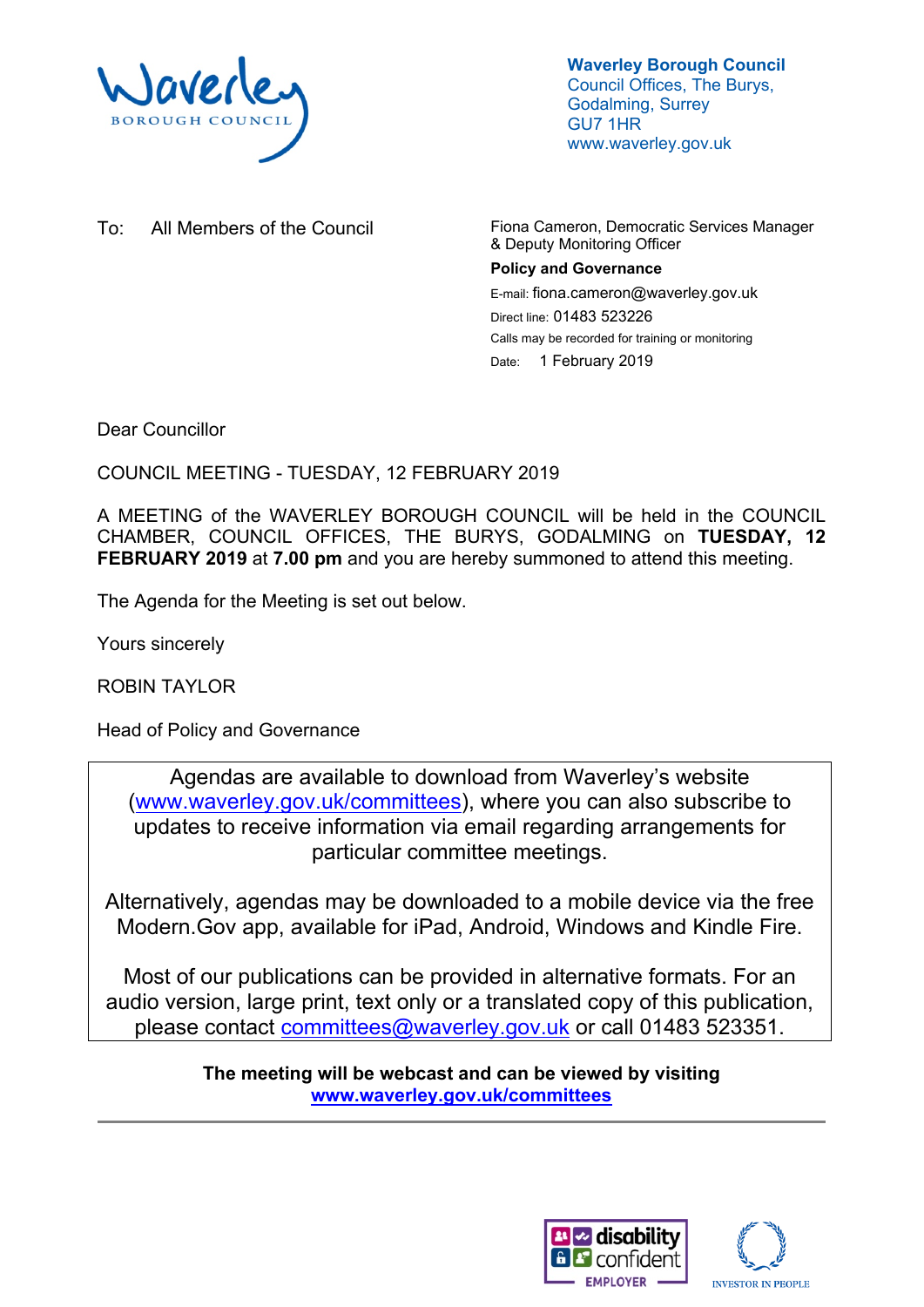# **AGENDA**

1. MINUTES (Pages 7 - 18)

To confirm the Minutes of the Council meeting held on 11 December 2018 (herewith).

## 2. APOLOGIES FOR ABSENCE

The Mayor to report apologies for absence.

#### 3. DECLARATIONS OF INTEREST

To receive from Members, declarations of interest in relation to any items included on the agenda for this meeting in accordance with the Waverley Code of Local Government Conduct.

4. MAYOR'S ANNOUNCEMENTS

#### 5. QUESTIONS FROM MEMBERS OF THE PUBLIC

To answer any questions from members of the public, received in accordance with Procedure Rule 10.

The deadline for receipt of questions is 5pm on Tuesday 5 February 2019.

#### 6. QUESTION TIME

To answer any questions received from Members in accordance with Procedure Rule 11.2.

The deadline for receipt of questions is 5pm on Tuesday 5 February 2019.

The following question has been submitted by Cllr Robert Knowles, Haslemere East & Grayswood Ward

1) "Santander Bank has announced the closure of Haslemere Branch in April, 2019, following the closure of Barclay, HSBC and Nat West Banks in the town, leaving only one Branch of Lloyds for a town with a catchment area of over 25,000 people.

Godalming and Guildford High Street Branches are also listed for closure. What representations has the portfolio holder for economic development and the Executive made to Santander regarding the removal of a vital service in Haslemere, which also includes the loss of another ATM, whilst noting that the excuse that a Post Office can be used is not like for like and in Haslemere there are no ATMs at Post Offices for out of hours use."

The following questions have been received from Cllr Paul Follows, Godalming Central Ockford: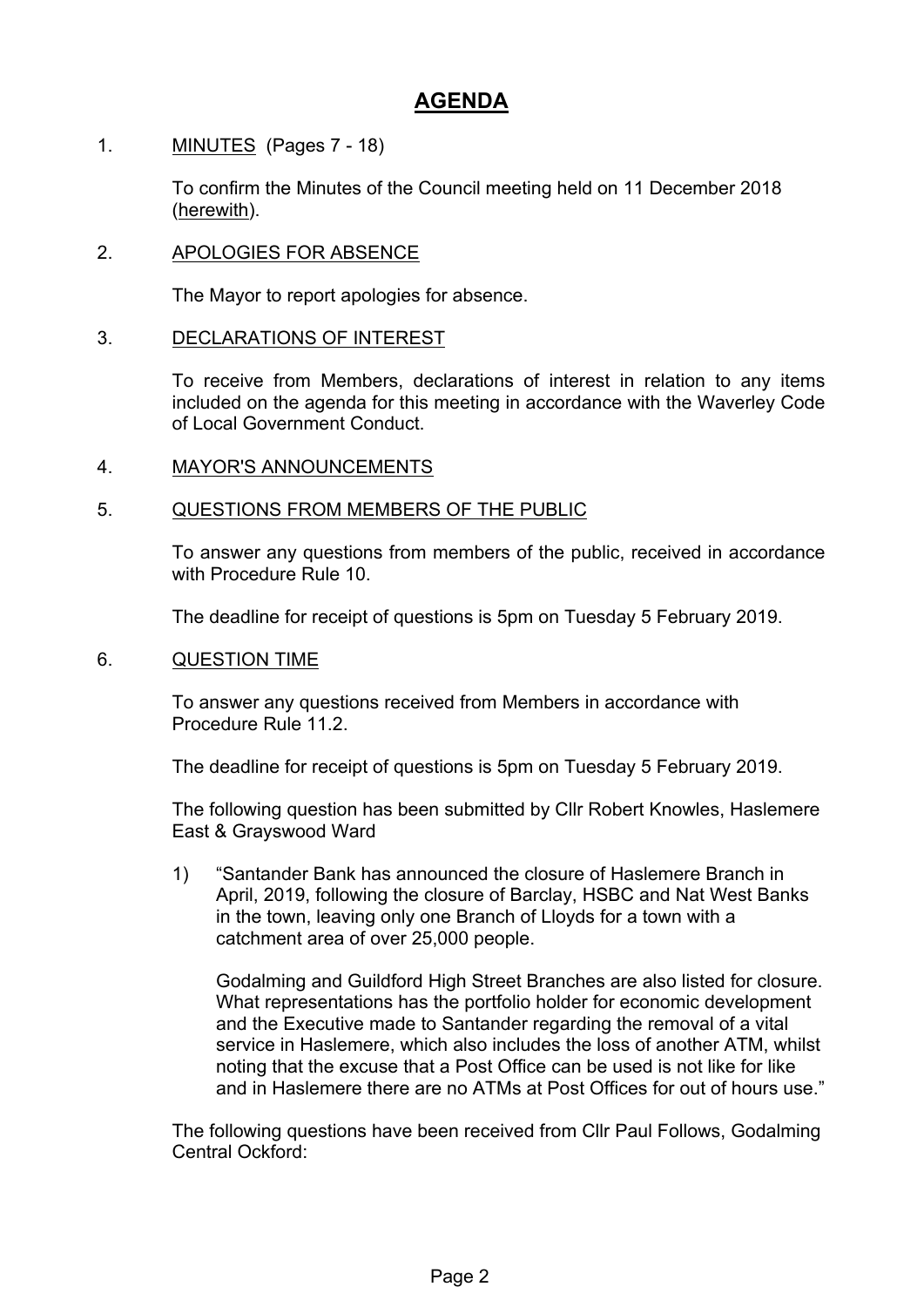2) "The Leader of the Council is no doubt aware that Ockford Park, a development of 262 houses in my ward of Godalming Central and Ockford was passed by the JPC on 9th January 2019. As this happened pre-CIL, the developer is due to pay only £3.8 million in infrastructure contributions (instead of over £8m that would be due under CIL). A £4m loss to our community.

This has happened despite your personal reassurances that scenarios such as this would not occur - reassurances you made during the initial local plan vote on Feb 20th 2018 and then at Full council sessions on 24th April, 16th October and 11th December 2018 respectively when I asked this question again. As I have said on all these occasions - this was an entirely foreseeable consequence of leaving an 8 month gap between the passing LPP1 and CIL and then allowing a further, consultation period (itself excessive in duration by comparison to other boroughs) for it to come into effect. You have effectively created a window for developers to rush in their applications now to avoid CIL - and they have jumped at the opportunity.

It should also be noted that last site of any real size in the Godalming area, Milford Golf Course - is before the JPC on February 20th. Just days before the introduction of CIL and potentially at a further loss of several million pounds to the community.

#### *Will the Leader explain:*

- a) what benefit Godalming will see from this local plan when it has almost reached its local plan period (up to 2032) housing numbers without seeing a penny of CIL?
- b) why you believe it is acceptable that strategic sites be given planning permission despite not yet being subject to the public consultation planned for such sites under LPP2?
- c) how you expect large, strategic sites to ever provide the infrastructure required to mitigate their impact and benefit the wider community (in the way that local plan envisages) absent of the money to actually deliver such infrastructure?
- d) Could the Leader explain how her figure of £94million of CIL over the plan period is actually calculated considering the number of strategic and large sites that have already been approved pre-CIL?"
- 3) The Leader is likely aware of the existence of a task and finish group of the Housing O&S Committee considering views and perceptions of stigma felt by council tenants. You may also be aware that this group came into existence because of the comments of one member that "there was no stigma surrounding social housing in Waverley". A point challenged vociferously by the tenants panel reps and myself.

This group has been chaired positively and effectively by Cllr Townsend and includes Cllrs. Seaborne, Cockburn and myself as members and has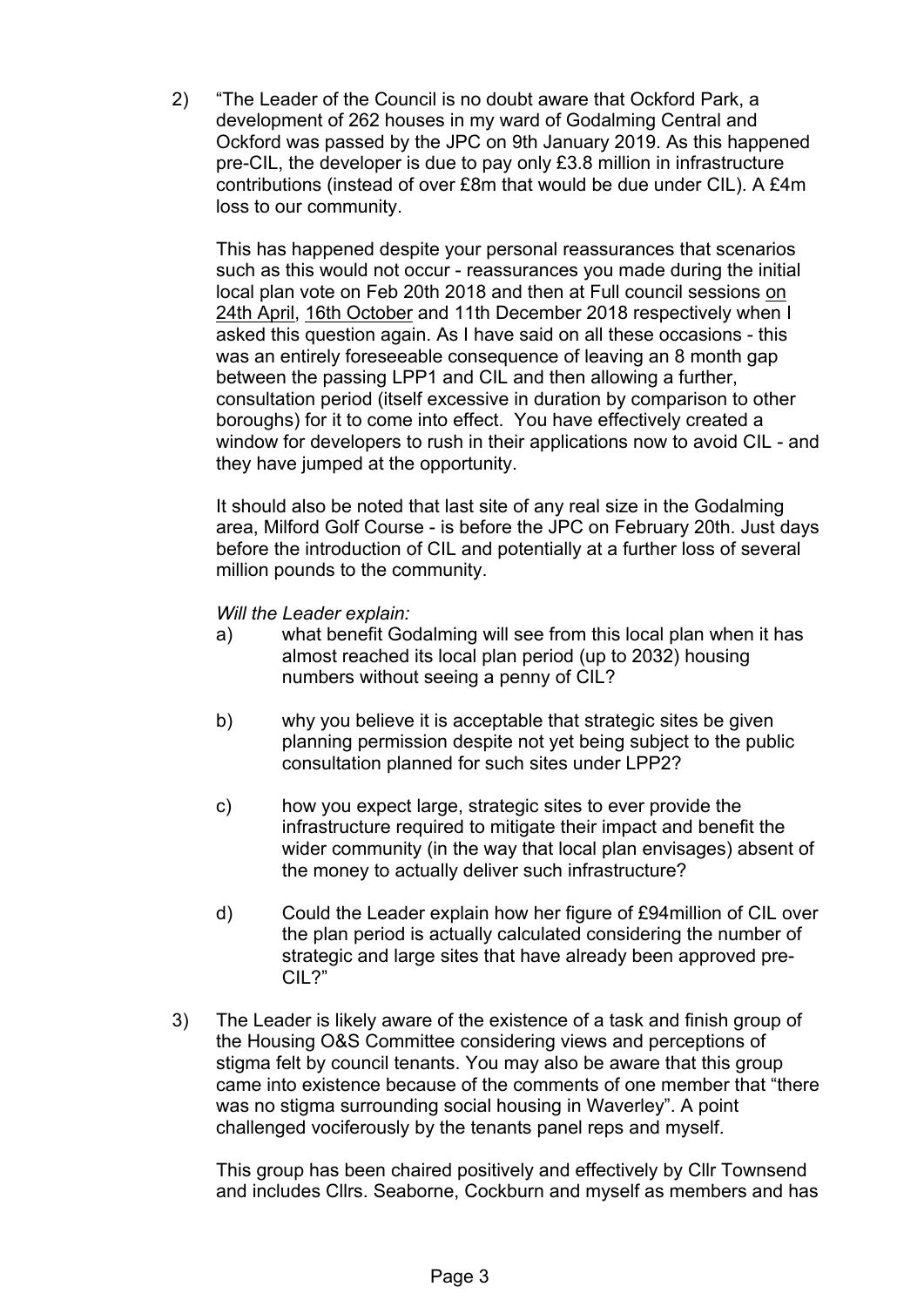been fantastically managed and supported by Yasmine Makin and Annalisa Howson. However this exceptional piece of work has laid bare the poor participation and engagement levels of many members of this council.

*As a fellow member representing a ward containing a substantial proportion of social housing and considering the origin of this task and finish group and its subject matter,*

a) Would the Leader care to comment on the fact that only 18 members of this council could be bothered to complete the survey?

b) What does the Leader believe this says about her councillors and what they think or understand about council tenants in Waverley?"

## 7. MOTIONS

To receive any motions submitted in accordance with Procedure Rule 12.1.

The deadline for receipt of Motions was 5pm on Thursday 31 January 2019.

# **BUDGET 2018/2019**

To receive the reports of the Executive in respect of the 2019/20 budget, and recommendations *(to follow)*:

8.1 Medium Term Financial Plan 2019/20 - 2021/22 and General Fund Budget 2019/20 (Pages 19 - 68)

> This report outlines the latest Medium Term Financial Plan Projection and seeks Councillors' approval for the draft General Fund Budget for 2019/20. The Financial Plan sets out the key areas to target to address the significant budget shortfall in the medium term which is estimated to be £3.8million or 36% of the total net service cost by 2022/23.

This report contains the following Annexes:

- Annexe 1 Medium Term Financial Plan projection
- Annexe 2 draft General Fund Budget Summary 2019/20
- Annexe 3 statement of key variations from 2018/19 budget
- Annexe 4 draft Fees & Charges for 2019/20
- Annexe 5 schedule of projected reserves and balances
- Annexe 6 draft Capital Programme

#### 8.2 Housing Revenue Account Business Plan, Revenue Budget and Capital Programme 2019/20 (Pages 69 - 80)

This report advises Councillors of the latest position regarding the Housing Revenue Account (HRA) for 2019/20 and the updated Business Plan and seeks approval of the 2019/20 budget.

This report contains the following Annexes: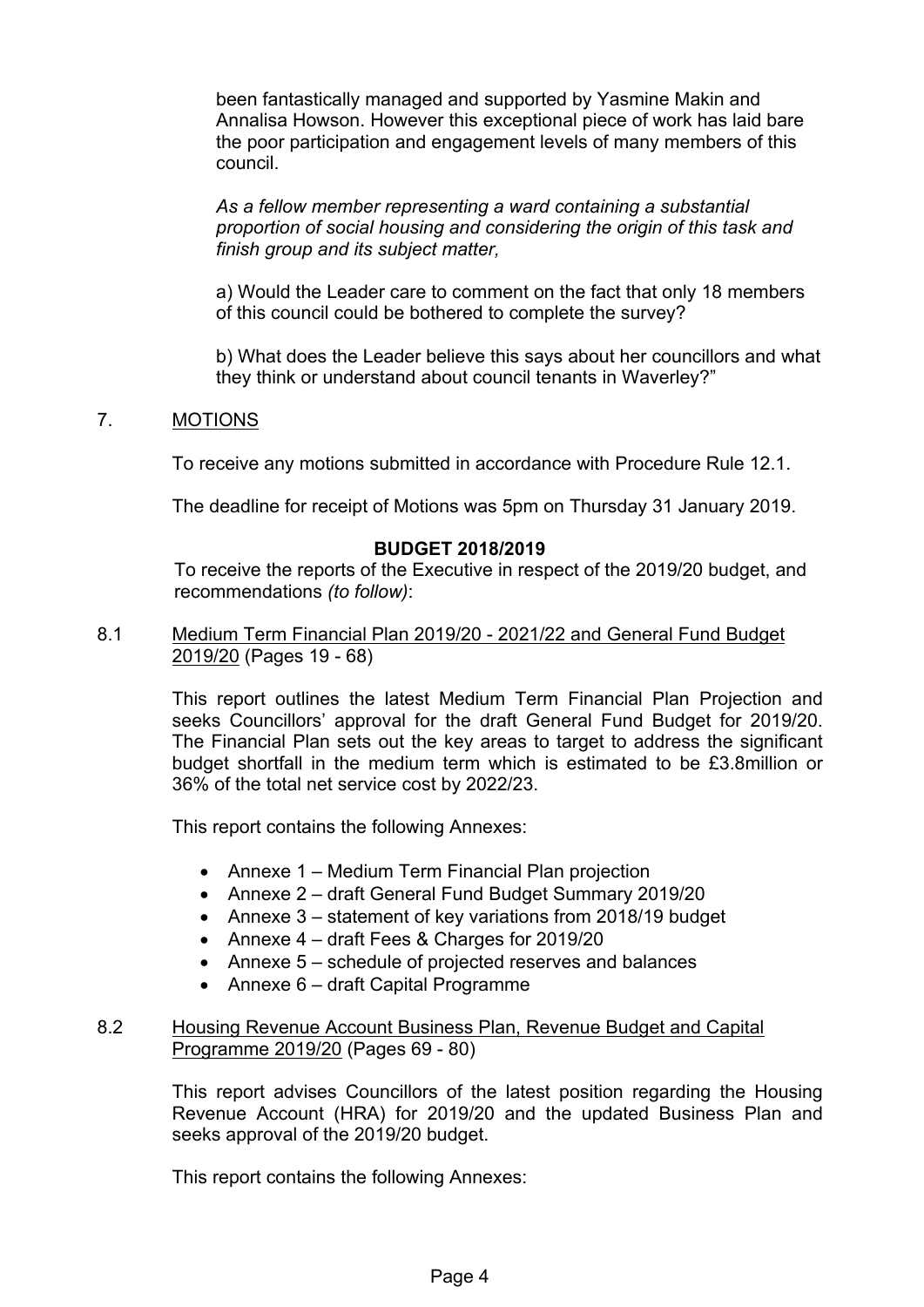- Annexe 1 Revised HRA Business Plan 2019/20 to 2022/23
- Annexe 2 Housing Fees and Charges
- Annexe 3 Capital Programme comprising
	- New Affordable Homes Programme
	- Stock Remodelling Programme
- Annexe 4 Core Capital Programme
- Annexe 5 HRA Reserves Summary

#### 8.3 Council Tax Setting 2019/20

The purpose of this report *(to follow)* is to enable the Council to make the necessary resolutions in relation to the setting of Council Tax for 2019/20.

In setting the Council Tax levels for 2019/20 the Council must include all details of the precepting authorities' requirements. The Council expects to receive the precept requirement of Surrey County Council and the Police and Crime Commissioner for Surrey in the week commencing 4 February 2019.

## 9. MINUTES OF THE EXECUTIVE

To receive the Minutes of the Executive meeting held on 5 February 2019, and to consider the recommendations set out within *(to follow)*.

The reports to be considered by the Executive in relation to the Medium Term Financial Plan 2019/20 – 2021/22 and General Fund Budget 2019/20, and the Housing Revenue Account Business Plan, Revenue Budget and Capital Programme 2019/20 are attached at Council agenda item 8.

There are two further reports on the Executive agenda for 5 February 2019 that seek a recommendation from the Executive for a decision by Council:

- Council Tax Empty Homes Discount and Empty Homes Premium (Executive agenda item 8)
- Annual Pay Policy Statement 2019/20 (Executive agenda item 9)

*Members of the Council wishing to speak on any Part II matters of report must give notice to the Democratic Services Team by midday on Tuesday 12 February 2019.*

## 10. MINUTES OF THE LICENSING AND REGULATORY COMMITTEE (Pages 81 - 82)

To receive the Minutes of the meeting of the Licensing and Regulatory Committee held on 14 January 2019 (attached – coloured bright green), and consider the recommendation contained within.

There is one PART I recommendation to Council:

LIC 26/18 Financial Strategy 2019/20-2021/22: Licensing Budget 2019/20

The Committee considered the draft revenue estimates for 2019/20 for the Licensing function, and the proposed Licensing Fees and Charges for 2019/20. The Committee has noted that the proposed increases in fees and charges are